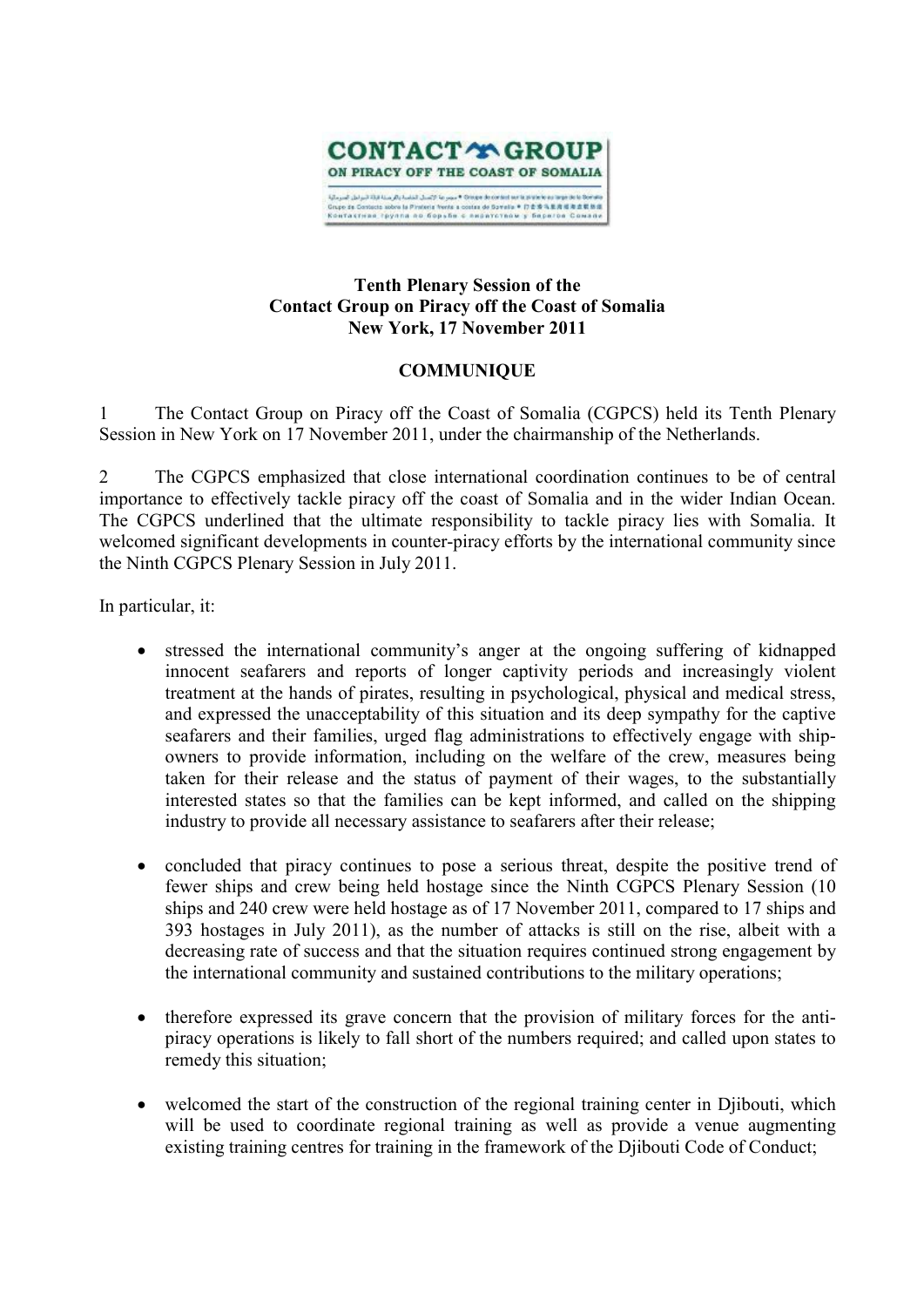- noted the important deterrent role of military Vessel Protection Detachments (VPDs) in preventing vessels being pirated;
- noted the increased use of privately contracted armed security personnel (PCASP), as well as the fact that no vessel with PCASP on board has been successfully pirated, and the ongoing work in the IMO on guidance for the role of PCASP on board merchant vessels and the complementary efforts at self-regulation undertaken by the sector itself;
- reconfirmed the persisting need to facilitate criminal investigation and prosecution of apprehended pirates as a top priority for the CGPCS, as this is a requisite to the effectiveness of the anti-piracy coalition, and therefore welcomed the adoption of UN Security Council Resolution 2015 (2011), in which, inter alia, the UN Security Council decided to continue its consideration as a matter of urgency, without prejudice to any further steps to ensure that pirates be held accountable, of the establishment of specialized anti-piracy courts in Somalia and other States in the region with substantial international participation and/or support;
- expressed its appreciation for the valued efforts of Somalia, the Seychelles and Kenya and other countries in and outside the region in undertaking prosecutions and detaining convicted pirates, and encouraged other regional countries to contribute to these efforts and noted the need to look into the issue of communication between detained suspected pirates, Somali authorities and their families;
- stressed the urgent need to increase the number of prosecutions as a top priority and for all States to update their national legislation and relevant procedures, in order to actually undertake prosecutions, including of pirate leaders, financiers and organizers, whenever evidentiary standards are met;
- welcomed the new contributions of \$4.9 million and outstanding pledges of about \$1.3 million to the Trust Fund to Support Initiatives of States Countering Piracy off the Coast of Somalia in 2011, as well as the total contributions of \$10 million received by the Trust Fund since its inception in January 2010, of which \$6.9 million has been disbursed, and called on States as well as on the private sector to continue to contribute to the Trust Fund;
- confirmed its strong support for the Roadmap agreed by the Transitional Federal Government (TFG) and the regional administrations of Somalia in September 2011, and the need for its early and full implementation, including the urgent establishment of an Exclusive Economic Zone, consistent with international law, an agreed maritime security strategy, a coordinated maritime law enforcement capability, and the enactment of antipiracy legislation, as well as the building of capacity to prosecute, try and imprison piracy and maritime law cases, the appointment of a counter-piracy co-ordinator under a designated Minister and the development of programmes for anti-piracy community engagement and linked coastal economic projects;
- underlined therefore its support for the "Kampala Process", which ensures effective dialogue and co-ordination between Somali authorities, and made clear the need for UNPOS and the CGPCS to keep each other updated on current and planned activity in implementing these elements of the Roadmap, including priorities and funding shortfalls,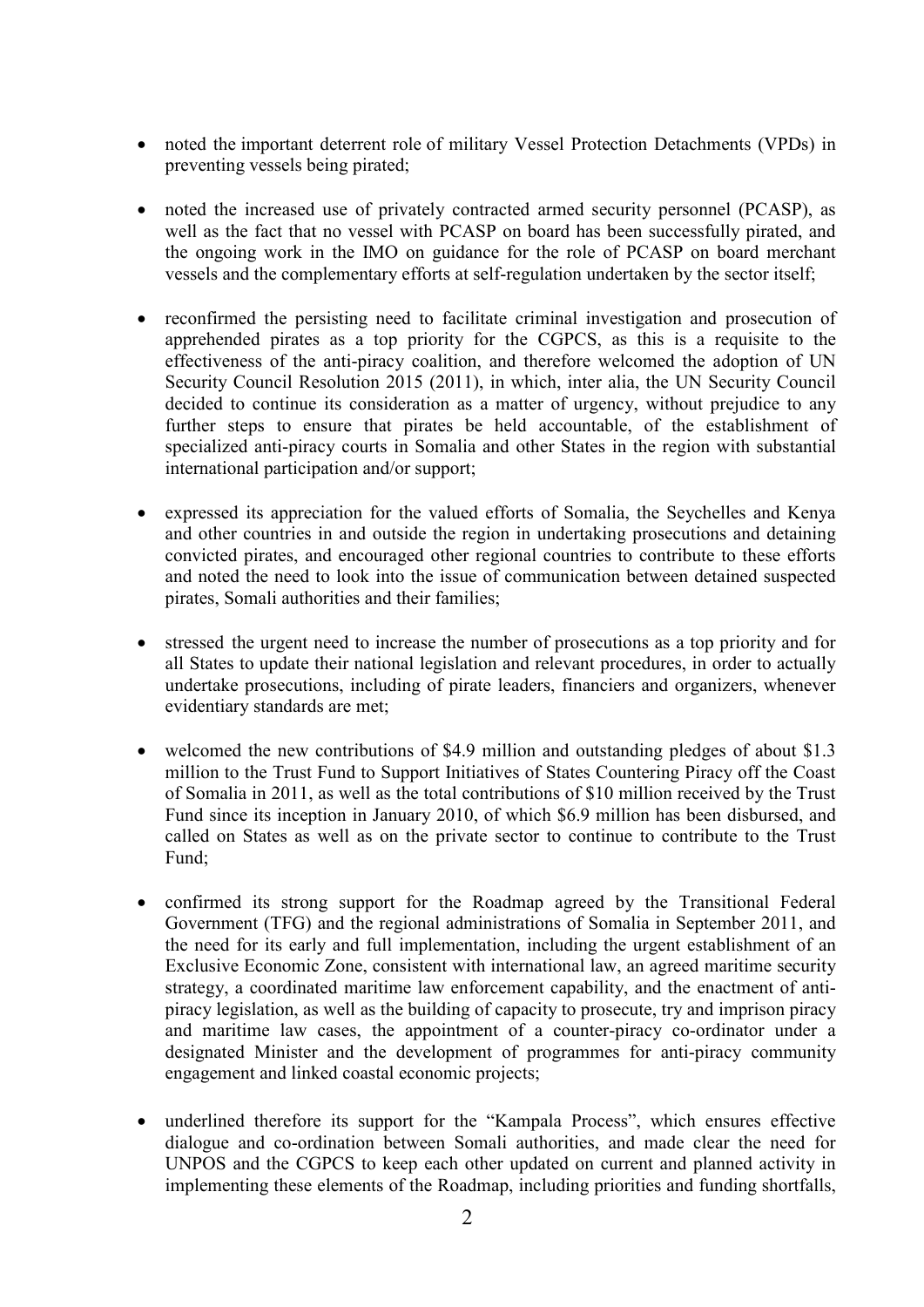to enable donors to make best informed decisions, and further noted the United Nations' call to consider convening future meetings of the CGPCS and/or its Working Groups inside Somalia to strengthen coordination on the ground;

• acknowledged the important role of UNODC and UNDP in supporting Somali and regional authorities to prosecute and detain suspected pirates and the strengthening of the Somali judicial system as a whole, and stressed the importance of elaborating modalities for repatriation of piracy suspects who have been acquitted or those that have completed their prison terms;

3 The CGPCS further welcomed the progress being made by the five CGPCS Working Groups. In particular, it:

- strongly stressed the continued primary importance of merchant shipping implementation of the successful industry-agreed self-defense measures and welcomed the updated and widely disseminated Best Management Practices (BMP4), as well as reports that industry self-awareness and implementation of BMP4 has been increasing, and also noted the continued need for provision of Long Range Identification and Tracking information, particularly by flag states;
- expressed its continued support for robust action and its appreciation for the achievements of the international naval forces over the past few months, including action taken against mother ships, disruption of pirate operations and continued safe escort of WFP and AMISOM shipments and welcomed the improved information flow between the various naval anti-piracy forces, which has significantly reduced the pirates' opportunities to operate undetected;
- further stressed the importance of deployment of military VPDs as a measure to prevent vessels from being pirated, as well as the need for close cooperation between coastal states in the region, flag states and countries deploying military VPDs, and encouraged WFP and AMISOM to take all necessary measures to enable the deployment of military VPDs or other suitable protection measures for their transports;
- welcomed the continued strong improvements in convoy coordination by the main deployers in the Gulf of Aden;
- stressed the importance of ongoing work to support and coordinate capacity building in the wider region, including implementation of the Djibouti Code of Conduct and the Regional Plan of Action, and further welcomes recent efforts by the EU in this regard;
- expressed its strong support for the continued progress in implementing the post-trial transfer arrangements between the Seychelles and the TFG and the authorities of Puntland and Somaliland; invited other states to conclude similar arrangements, noted the offer of assistance in this regard from UNODC and the Working Group 2 chair, and expressed concern about the recent release of a number of convicted pirates in Somaliland;
- noted the conclusion that the definition of piracy under international law may comprise pirate leaders, financiers and organizers operating ashore and called upon all states to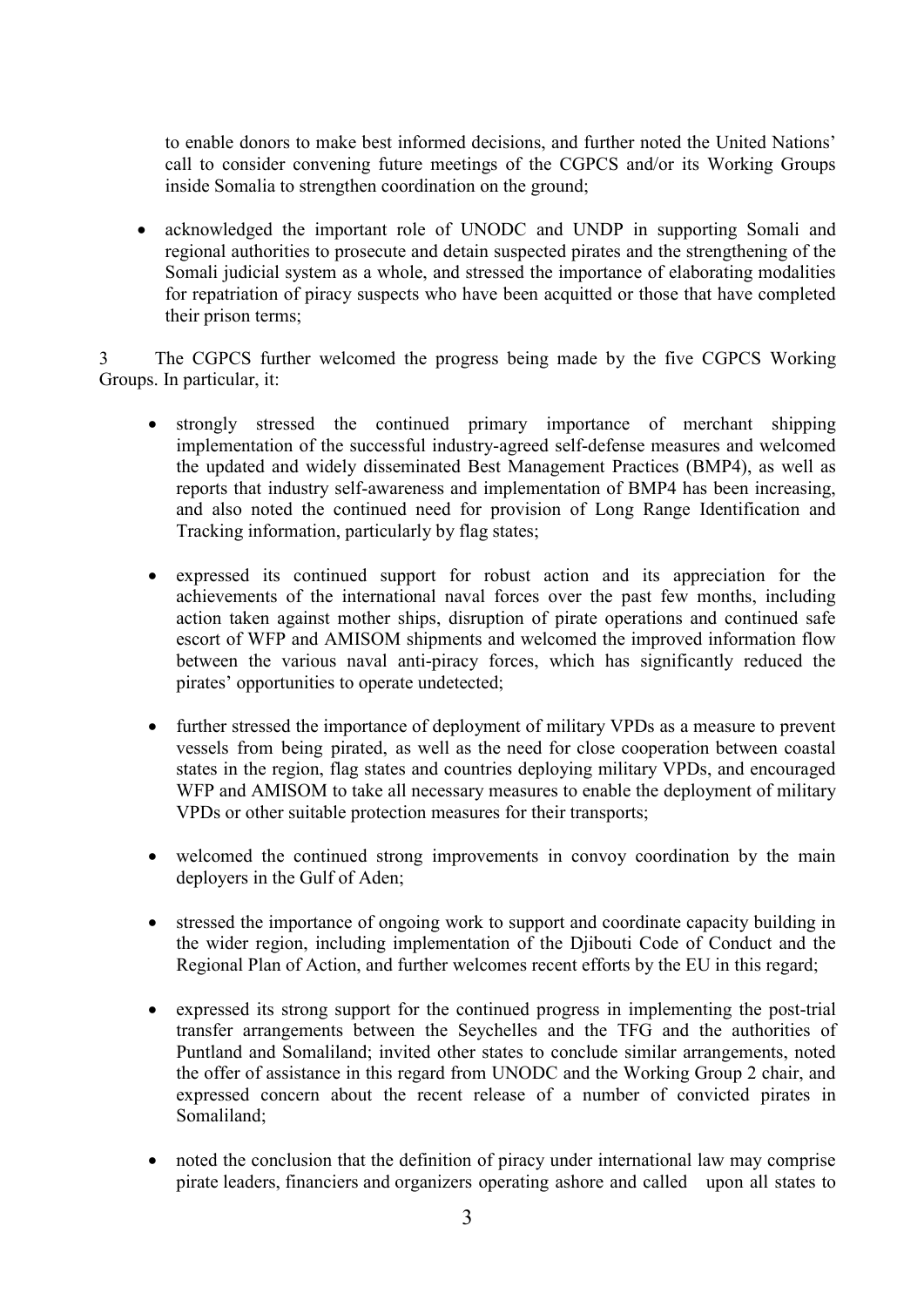review their national legislation and procedures to ensure these authorities of international law are properly reflected in their national system, as well as to engage actively in international efforts to prosecute these individuals;

- noted the work carried out and progress made by the relevant Working Groups, on formulating advice, complementary to the IMO interim guidelines, regarding PCASP;
- urged flag states, while recognizing that all ships enjoy the right of innocent passage through the territorial sea and freedom of navigation through the EEZ, to establish a robust system of regulation of PCASP and their companies;
- encouraged coastal states, through IMO Maritime Safety Committee work, to keep the international community advised of reporting requirements in connection with the transiting of shipping with PCASP aboard;
- stressed the need for a more effective dialogue with the shipping industry and related private sector organisations, to further improve the exchange of information, especially to ensure that national authorities and international organizations receive detailed reports on piracy cases in a timely fashion, to facilitate effective investigation and prosecution;
- encouraged national and military authorities to declassify intelligence and information, as appropriate, that may be relevant to the investigation and prosecution of piracy;
- welcomed the progress made by INTERPOL, EUROPOL and other relevant organizations to systematically collect and organize information regarding piracy cases and to make this information accessible to relevant national judicial and law enforcement authorities, and further welcomed efforts undertaken to bring about structural cooperation between public prosecutors working on piracy cases, including cases against pirate leaders, financiers and organizers, including the efforts by EUROJUST in this regard;
- appreciated the efforts by the Egmont Group to foster closer collaboration amongst Financial Information Units and welcomed the research and capacity-building efforts by UNODC and the World Bank to improve the international community's understanding of the financial flows related to piracy and to reinforce the region's capacities to disrupt these flows, in particular through strengthening the regional Financial Intelligence Units, and further noted with appreciation that UNODC will organize a second conference on piracy-related financial flows in Djibouti on 14-15 December 2011:
- underlined the need for a set of coordinated media messages to be delivered by all CGPCS partners to the Somali community and diaspora, and welcomed the initiatives of UNPOS and UNODC in Somalia in this regard, and emphasized the importance of exploring innovative means to support implementation of the CGPCS communication strategy.

The CGPCS endorsed the progress made in each of its Working Groups, and tasked them to continue their work in conformity with the conclusions of their respective chairmen.